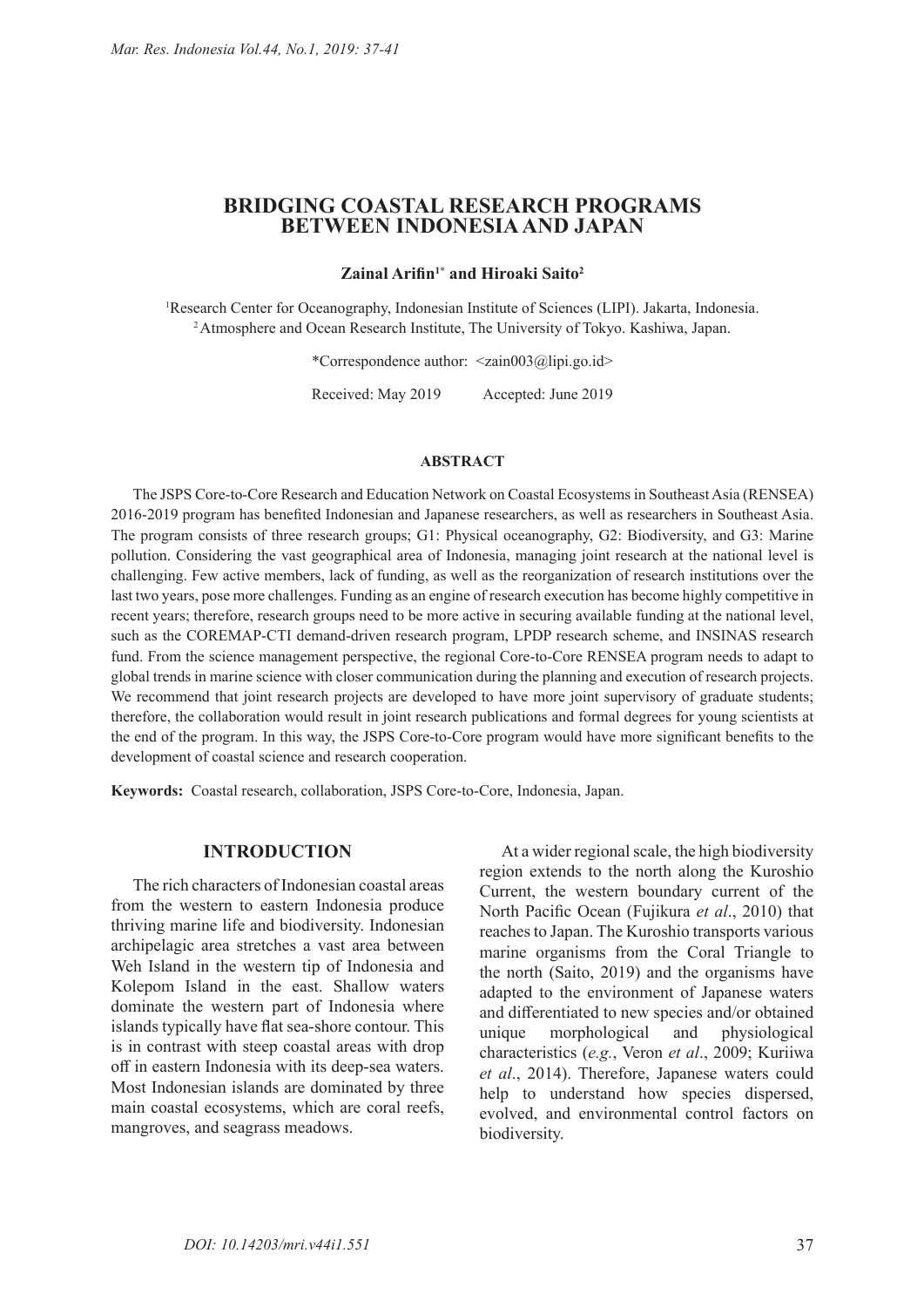In particular, coastal areas in eastern Indonesia have been of great interest. From naturalists' perspectives, several well-known scientists such as Alfred Wallace and George E. Rumphius have recognized that the eastern Indonesian sea as very productive, the center of marine biodiversity, the center of marine species origin and center of species endemism. The area is known as the Coral Triangle area that includes six countries, *i.e.,* the Philippines, Malaysia, Indonesia, Timor Leste, Papua New Guinea, and the Solomon Island (Figure 1). The highly productive eastern Indonesian waters support fishing. When Japanese overseas fishery was developed in the region in the late 1920s, the first base of fishing fleets for skipjack tuna fishery was established in Ambon in 1932. From the period, it has been a long history of collaboration in fisheries between Indonesia and Japan.

Based on mutual scientific interests, Indonesia and Japanese researchers have been conducting collaborative programs throughout the years. The Cooperative Study of the Kuroshio and Adjacent Regions (CSK) program during 1965-1979 led by the Intergovernmental Oceanographic Commission (IOC) was the first collaborative ocean study. From 2001, several projects supported by Japan Society for the Promotion of Science (JSPS) have been carried out continuously and accelerated marine science collaboration between Indonesia and Japan. Both countries are part of the JSPS Core-to-Core RENSEA (Research and Education Network on Coastal Ecosystems in Southeast Asia) program with various joint studies. The program consists of three research groups, *i.e.,* G1: Physical oceanography, G2: Biodiversity, and G3: Marine pollution. JSPS coastal research program has evolved from bilateral cooperation to multilateral cooperation. The program has a long-standing record for nurturing a network of scientists not only between Japanese and Indonesia but also among marine science scientists in Southeast Asia.

The objective of the present paper is firstly to review the JSPS Core-to-Core RENSEA program between Indonesian and Japanese scientists. And secondly, to propose a new scheme of the JSPS-LIPI collaboration on coastal research to improve the research network in the near future.



**Figure 1**. Map of Indonesia coincides with the area of Coral Reefs, Fisheries and Food Security (CTI-CFF) Implementation Area. Source: mission-blue.org.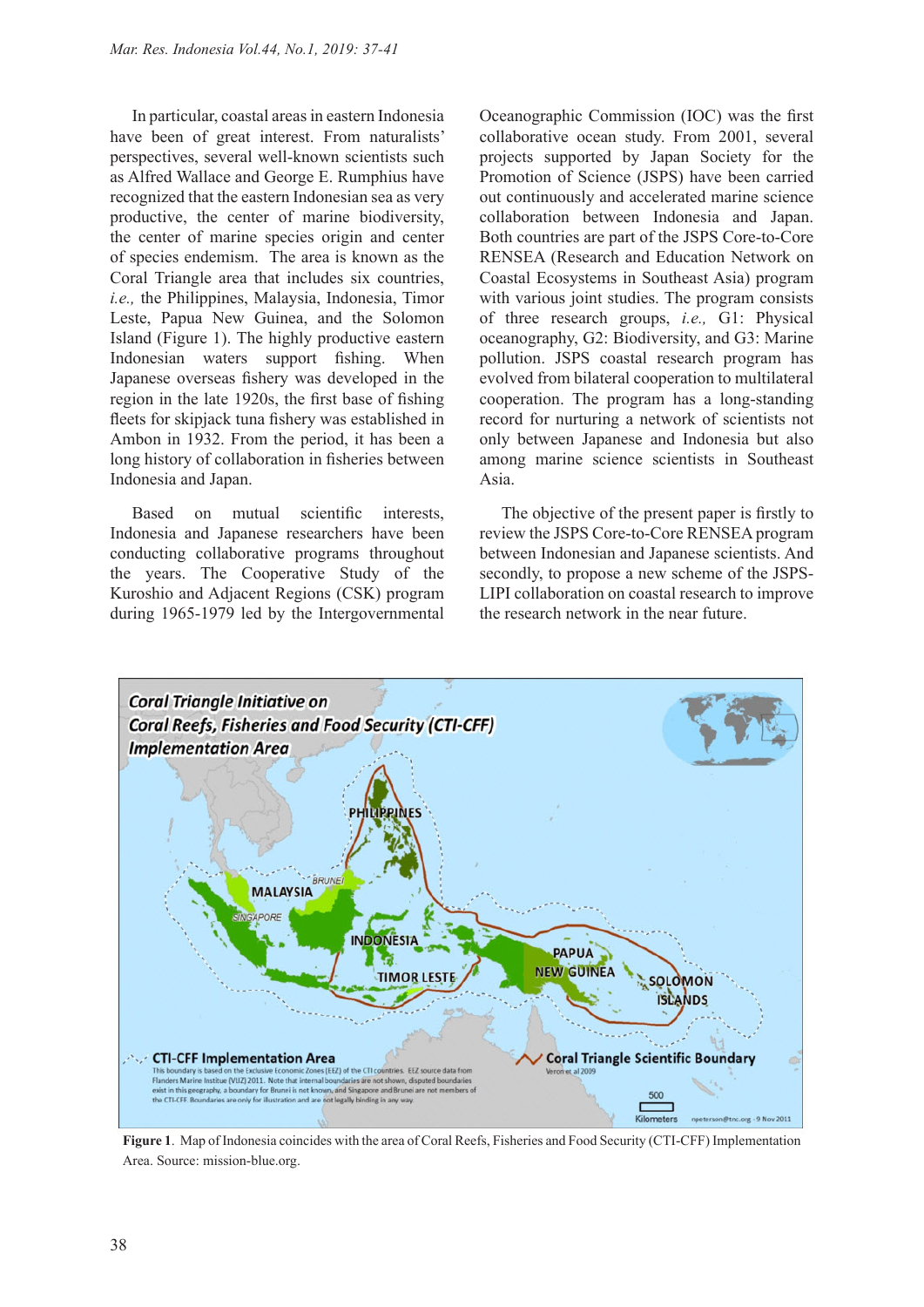#### **Current Program on Coastal Research**

The JSPS Core-to-Core RENSEA program has 43 members from Indonesia, consisting of 7 researchers from Group 1 (Physical oceanography), 31 researchers from Group 2 (Biodiversity) and 5 researchers from Group 3 (Marine pollution). The researchers belong to five research institutions and six universities (*e.g.*, Universitas Maritim Raja Ali Haji, Universitas Indonesia, Institute Pertanian Bogor, Institut Teknologi Bandung, Universitas Hasanuddin, Universitas Sam Ratulangi). Three current projects under the program include hydro color technology, marine biodiversity, and medaka projects. The hydro color technology utilizes a smartphone application using for coastal monitoring to increase fishers' knowledge of the management of coastal environments and fishery resources for sustainability. The biodiversity group has various topics such as fish, plankton, harmful algal bloom (HAB), macrophyte, and benthos*.* The medaka project uses medaka fishes as a bioindicator of pollution.

There are several challenges facing the program in recent years. The program suffers from low numbers of active researchers and outputs. The most active project among the biodiversity group is the ecology of HAB. While the medaka bioindicator project in Indonesia still lags compared to, for example, Malaysia. Out of the 43 researchers, only a few members have active collaborations with their regional partners while most involve only at the annual seminar (Figure 2). The number of active Indonesian scientists who publish their works is only about one-third of the total number of members. This low output of research could be due to unclear research theme and/or lack of research roadmap.

Moving forward, there are at least three issues that needed to be reformed for the program. First, there is a need to redesign research activities and management of projects by linking them to national programs to gain more funding support and have broader scientific impacts. The current program is excellent in term of scientific development, but it does not provide a broad and significant impact on society and with no involvement of the local government. Second, there should be themes of research that encourage Indonesian researchers across research groups to work together in solving coastal issues.



**Figure 2**. Number of Indonesian researchers under the JSPS Core-to-Core RENSEA program.

G1: Physical Oceanography, G-2: Biodiversity, and G-3: Marine Pollution.

Third, closer scientific communication is needed between Indonesian and Japanese researchers on research topics. For example, the biodiversity research group has a wide range of topics from biosystematics to ecological research where the Japanese researchers focus on biosystematics, while Indonesian researchers mostly work on ecological research.

## **New Direction for Coastal Research Program**

The JSPS Core-to-Core-RENSEA program needs fundamental changes in conducting research cooperation to adapt to the regional and global trends in marine science. The design of research should be discussed openly at the initial stage of research cooperation, especially on research themes, duration of research, and involved scientists.

The theme of research is an essential guiding agenda to involve current and new researchers. Research themes need to be as much as possible in line with both global (*e.g.,* linked to the Decade of Ocean Science; UNESCO, 2017) and national programs. For instance, the Coordinating Ministry of National Planning (BAPPENAS) coordinates the SDG 2030 program in Indonesia. This approach could help researchers to secure funding. Funding is the engine of our activities as a group, and individual scientists should secure funding from various resources. At the national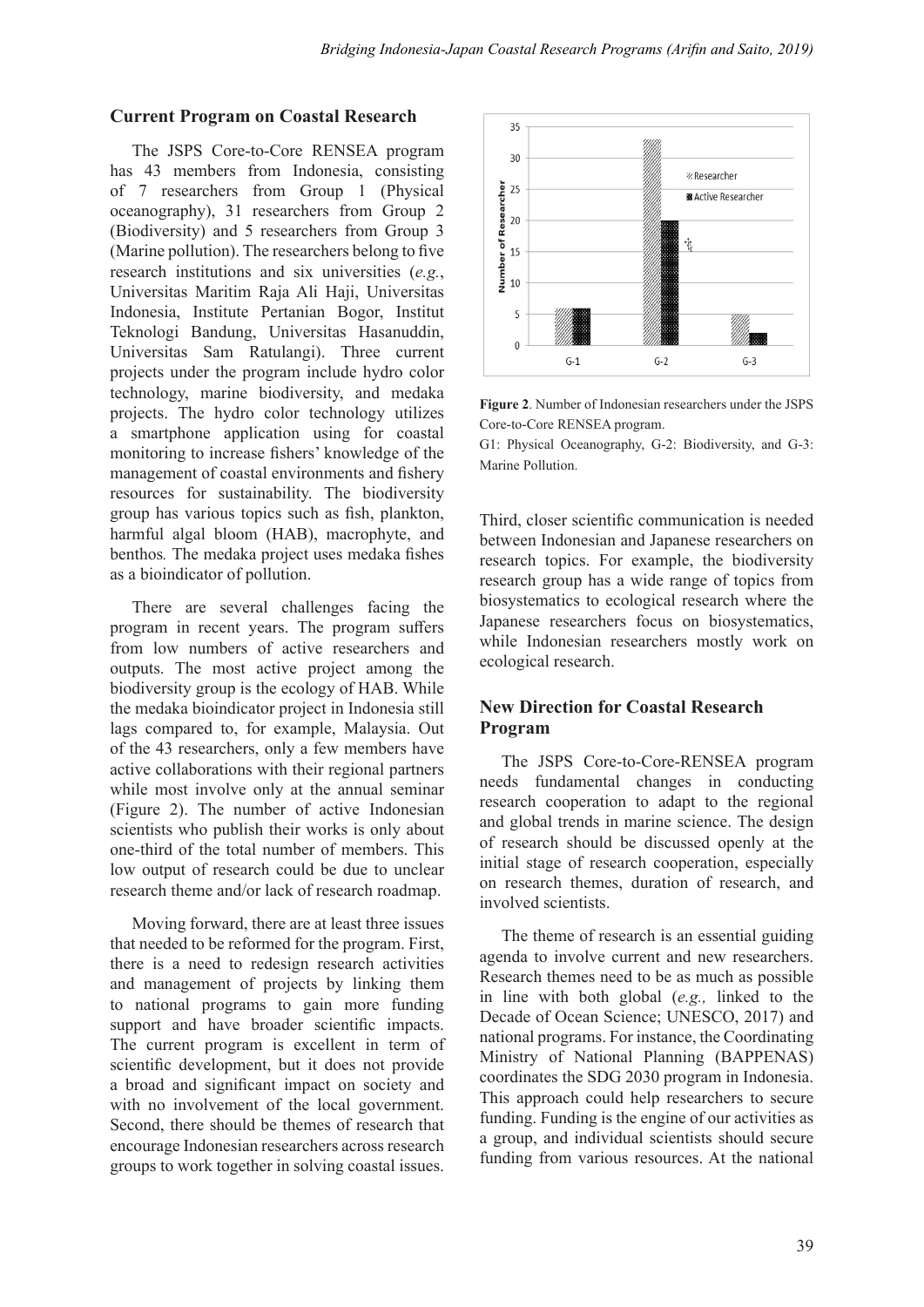level, there are several schemes for research funding, among others, LPDP and INSINAS research funds.

The duration of the research program should be a reasonable time, three years with consideration for an extension to a maximum of five years. The program could have more impacts by approaching local governments, marine resource managers, industries, and stakeholders during the planning of the research program when applicable. Issues such as trends in regional biodiversity from higher latitude (Japan) to the tropics, multi-stressors due to anthropogenic activities (*e.g.*, climate change, eutrophication, oil spill, mining, pesticide pollution) on coastal ecosystems, could answer how multiple stresses affect ecosystem health.

Another potential research program is to develop a multidisciplinary research program consisted of physical, chemical, and biological aspects of the ecosystem and link with socioeconomic studies. Currently, the JSPS Coreto-Core coastal research program runs based on each research group; therefore the programs are driven by individual scientists. We suggest that the new JSPS program in Southeast Asian focuses on the development of a research plan through workshops or group discussions. The locus of work should also consider through cooperation

with the local governments, national scientists, and industries. Linking our research program with the local government interest will benefit both parties; the scientists help in identifying the most urgent issues, while local communities through the local government will benefit from the output of research. The JSPS new scheme program will attract more potential scientists to join when the new scheme is clearly described.

Some potential study sites include Weh Island in the western tip of Indonesia or Bintan Island in the Strait of Malacca, South Sulawesi in the middle of Indonesia, Lombok Island on the Indian Ocean side and Manado that faces the Pacific Ocean (Figure 3). Weh Island is located at the meeting point between the Andaman Sea, Malacca Strait and the Indian Ocean that are crucial for fishing industries, energy trades, marine tourism, and shipping. From the northern tip to its south end, Sulawesi Island is at the eastern border of Wallace Line with unique marine and terrestrial biodiversity. Lombok Island and the Lesser Sunda Islands to its east provide an opportunity to study how the Indian Ocean and the Indonesian Throughflow influence the dynamics of marine resources in the region.

Marine science is in the growing stage in Indonesia, particularly with the current presidential vision to become the world's



**Figure 3**. Potential sites for a new scheme of research cooperation within the context of fisheries management areas in Indonesia.